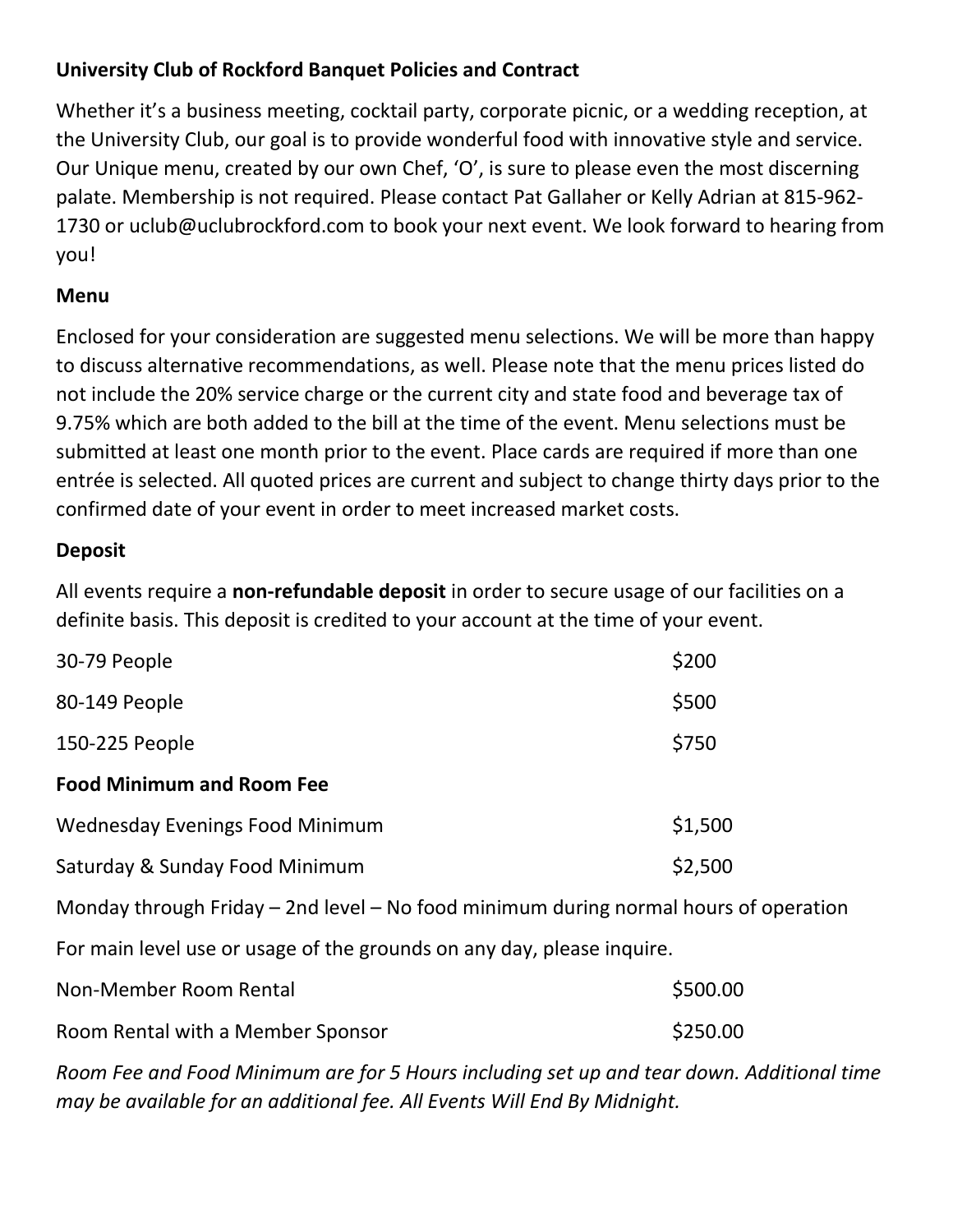## **Food Guarantees**

A preliminary count is to be submitted no later than two weeks prior to the event date. The final count (within 5% of the preliminary count) may be reported up to 72 hours to the event. However, please advise us at once should the number be greatly increased or decreased. You will be billed for the final count submitted up to 72 hours prior to the event. If the guest count increases above 5%, additional charges may be incurred. For any group larger than 15 people, a limited menu is required.

#### **Payment**

A payment of the estimated bill is due one week prior to the event for all events of 50 or more people. Final payment is due within 2 weeks after the date of event. The University Club of Rockford accepts cash or checks. Should there be a default; the client is liable for all costs of collection, including collection agency fees, court costs, and reasonable attorney fees.

### **Set Up**

Some events may require more set-up than others. We reserve the right to charge an additional set-up fee at our discretion. All set up fees will be agreed upon prior to the day of the event.

Wedding Ceremony Set Up Fee- Outside \$300

Wedding Ceremony Set Up Fee- Inside \$200

# **Responsibility**

The University Club of Rockford will not be responsible if, for any reason beyond our control, we are unable to fulfill the terms and conditions of this agreement. The University Club of Rockford reserves the right to substitute a similar or comparable room for an event, if attendance should increase or decrease, or if the room is unavailable for any reason. Patrons will accept full responsibility for and agree to pay charges for damages or stolen property. This includes independent contractors hired by patrons. All liquor consumed on premises must be purchased from the University Club of Rockford. The University Club of Rockford will not assume responsibility for any equipment or articles left unattended on our premises. All events must provide a greeter at the entrance designated by the host.

#### **Event Agreement**

At least 3 weeks prior to your event, the Banquet Coordinator will contact you to complete an Event Agreement listing specific requirements and your estimated guest count. A copy of the completed Event Agreement will be mailed to you to review, sign and return. The University Club of Rockford must receive a signed copy of the event agreement with your estimated bill payment at least seven days prior to your event.